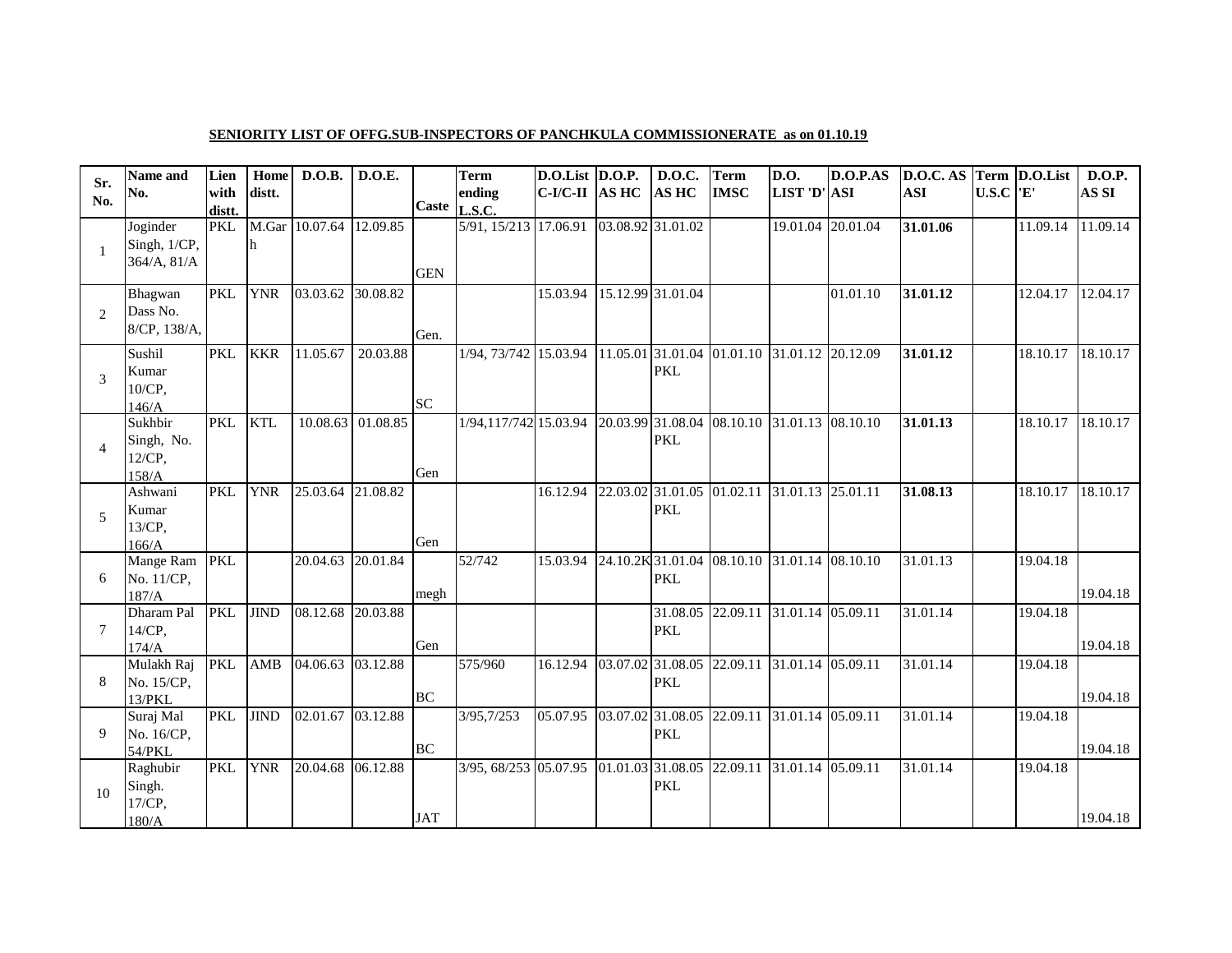|    | Rajinder         | <b>PKL</b> | <b>YNR</b> | 14.04.63 01.08.85 |          |            | 3/95, 82/253 05.07.95 01.01.03 31.08.05 22.09.11 31.01.14 05.09.11 |          |                   |                   |                   |          | 31.01.14 | 19.04.18 |          |
|----|------------------|------------|------------|-------------------|----------|------------|--------------------------------------------------------------------|----------|-------------------|-------------------|-------------------|----------|----------|----------|----------|
| 11 | Singh, 18/CP,    |            |            |                   |          |            |                                                                    |          |                   | <b>PKL</b>        |                   |          |          |          |          |
|    | 185/A            |            |            |                   |          | <b>BC</b>  |                                                                    |          |                   |                   |                   |          |          |          | 19.04.18 |
|    | Birj Pal No.     | <b>PKL</b> | <b>YNR</b> | 01.06.63          | 22.12.88 |            | 3/95,13/253 05.07.95 03.07.02 31.08.05                             |          |                   |                   | 05.09.11 22.09.11 |          | 31.01.15 | 19.04.18 |          |
| 12 | 20/CP,           |            |            |                   |          |            |                                                                    |          |                   | <b>PKL</b>        |                   |          |          |          |          |
|    | 57/PKL           |            |            |                   |          | Gen        |                                                                    |          |                   |                   |                   |          |          |          | 19.04.18 |
| 13 | Jaswinder        | <b>PKL</b> | AMB        | 05.04.63          | 05.12.88 |            | 3/98, 4/105 17.06.98                                               |          |                   | 31.08.05          | 28.09.12 12.11.12 |          | 31.01.15 | 19.04.18 |          |
|    | Singh,           |            |            |                   |          |            |                                                                    |          | 01.01.03 PKL      |                   |                   |          |          |          |          |
|    | 21/CP,           |            |            |                   |          |            |                                                                    |          |                   |                   |                   |          |          |          |          |
|    | 37/PKL           |            |            |                   |          | <b>SC</b>  |                                                                    |          |                   |                   |                   |          |          |          | 19.04.18 |
|    | Ranbir Singh PKL |            | PB         | 13.01.61          | 19.05.78 |            | 10/99,                                                             | 23.10.99 |                   | 30.04.03 31.08.06 | 28.09.12 12.11.12 |          | 31.01.15 | 19.04.18 |          |
|    | No. 22/CP,       |            |            |                   |          |            | 88/156                                                             |          |                   | <b>PKL</b>        |                   |          |          |          |          |
| 14 | 104/PKL          |            |            |                   |          |            |                                                                    |          |                   |                   |                   |          |          |          |          |
|    |                  |            |            |                   |          | <b>GEN</b> |                                                                    |          |                   |                   |                   |          |          |          | 19.04.18 |
|    | Jai Singh        | <b>PKL</b> | <b>BWN</b> | 30.12.70          | 15.12.89 |            | 16/494, 3/04 18.06.04                                              |          | 20.07.04 31.08.06 |                   | 28.09.12 12.11.12 |          | 31.01.16 | 19.04.18 |          |
| 15 | 23/CP,           |            |            |                   |          |            |                                                                    |          |                   | <b>PKL</b>        |                   |          |          |          |          |
|    | 45/PKL           |            |            |                   |          | <b>BC</b>  |                                                                    |          |                   |                   |                   |          |          |          | 19.04.18 |
|    | Sandeep          | <b>PKL</b> | AMB        | 27.01.72          | 09.03.94 |            | 18/494, 3/04 18.06.04                                              |          | 20.07.04          | 31.08.06          | 28.09.12 12.11.12 |          | 31.01.15 | 19.04.18 |          |
| 16 | Kumar,           |            |            |                   |          |            |                                                                    |          |                   | <b>PKL</b>        |                   |          |          |          |          |
|    | 24/CP,           |            |            |                   |          |            |                                                                    |          |                   |                   |                   |          |          |          |          |
|    | 103/PKL          |            |            |                   |          | <b>GEN</b> |                                                                    |          |                   |                   |                   |          |          |          | 19.04.18 |
|    | Rakesh           | <b>PKL</b> | AMB        | 04.08.70          | 16.07.92 |            | 25/494, 3/04 18.06.04                                              |          | 20.07.04 31.08.06 |                   | 28.09.12 12.11.12 |          | 31.01.15 | 19.04.18 |          |
| 17 | Kumar,           |            |            |                   |          |            |                                                                    |          |                   | <b>PKL</b>        |                   |          |          |          |          |
|    | 25/CP,           |            |            |                   |          |            |                                                                    |          |                   |                   |                   |          |          |          |          |
|    | 101/PKL          |            |            |                   |          | <b>GEN</b> |                                                                    |          |                   |                   |                   |          |          |          | 19.04.18 |
|    | Mansa Ram        | <b>PKL</b> |            | 20.02.69          | 01.12.86 |            | 85/213                                                             | 05.07.95 | 01.01.03 31.08.05 |                   |                   | 12.11.12 | 31.01.14 | 01.07.18 |          |
| 18 | 19/CP,           |            |            |                   |          |            |                                                                    |          |                   | <b>PKL</b>        |                   |          |          |          |          |
|    | 133/PKL          |            |            |                   |          | <b>SC</b>  |                                                                    |          |                   |                   |                   |          |          |          | 01.07.18 |
|    | Pardeep          | <b>PKL</b> |            | 02.04.70          | 28.09.92 |            | 56/494                                                             | 18.06.04 |                   | 20.07.04 31.08.06 |                   | 12.11.12 | 31.01.15 | 10.12.18 |          |
| 19 | Kumar,           |            |            |                   |          |            |                                                                    |          |                   | <b>PKL</b>        |                   |          |          |          |          |
|    | 27/CP,           |            |            |                   |          |            |                                                                    |          |                   |                   |                   |          |          |          |          |
|    | 867/PKL          |            |            |                   |          | <b>GEN</b> |                                                                    |          |                   |                   |                   |          |          |          | 10.12.18 |
|    | Varinder         | <b>PKL</b> |            | 25.01.73          | 19.07.92 |            | 60/494, 3/04 18.06.04                                              |          |                   | 20.07.04 31.08.06 | 28.09.12 12.11.12 |          | 31.01.15 | 22.01.19 |          |
| 20 | Kumar,           |            |            |                   |          |            |                                                                    |          |                   | <b>PKL</b>        |                   |          |          |          |          |
|    | 28/CP,           |            |            |                   |          |            |                                                                    |          |                   |                   |                   |          |          |          |          |
|    | 28/PKL           |            |            |                   |          | <b>GEN</b> |                                                                    |          |                   |                   |                   |          |          |          | 22.01.19 |
|    | Ramesh           | <b>PKL</b> |            | 20.03.73          | 15.04.92 |            | 79/494                                                             | 18.06.04 | 20.07.04 31.08.06 |                   | 28.09.12 12.11.12 |          | 31.01.15 | 22.01.19 |          |
| 21 | Kumar.           |            |            |                   |          |            |                                                                    |          |                   | <b>PKL</b>        |                   |          |          |          |          |
|    | 29/CP, 2/R-      |            |            |                   |          |            |                                                                    |          |                   |                   |                   |          |          |          |          |
|    | AMB              |            |            |                   |          | <b>BC</b>  |                                                                    |          |                   |                   |                   |          |          |          | 22.01.19 |
|    | Surinder         | <b>PKL</b> |            | 01.04.69          | 19.09.89 |            | 93/494, 3/04 18.06.04                                              |          | 20.07.04 31.08.06 |                   | 28.09.12 12.11.12 |          | 31.01.15 | 22.01.19 |          |
| 22 | Kumar, 30/C      |            |            |                   |          |            |                                                                    |          |                   |                   |                   |          |          |          |          |
|    | P, 6/PKL         |            |            |                   |          | Gen        |                                                                    |          |                   |                   |                   |          |          |          | 22.01.19 |